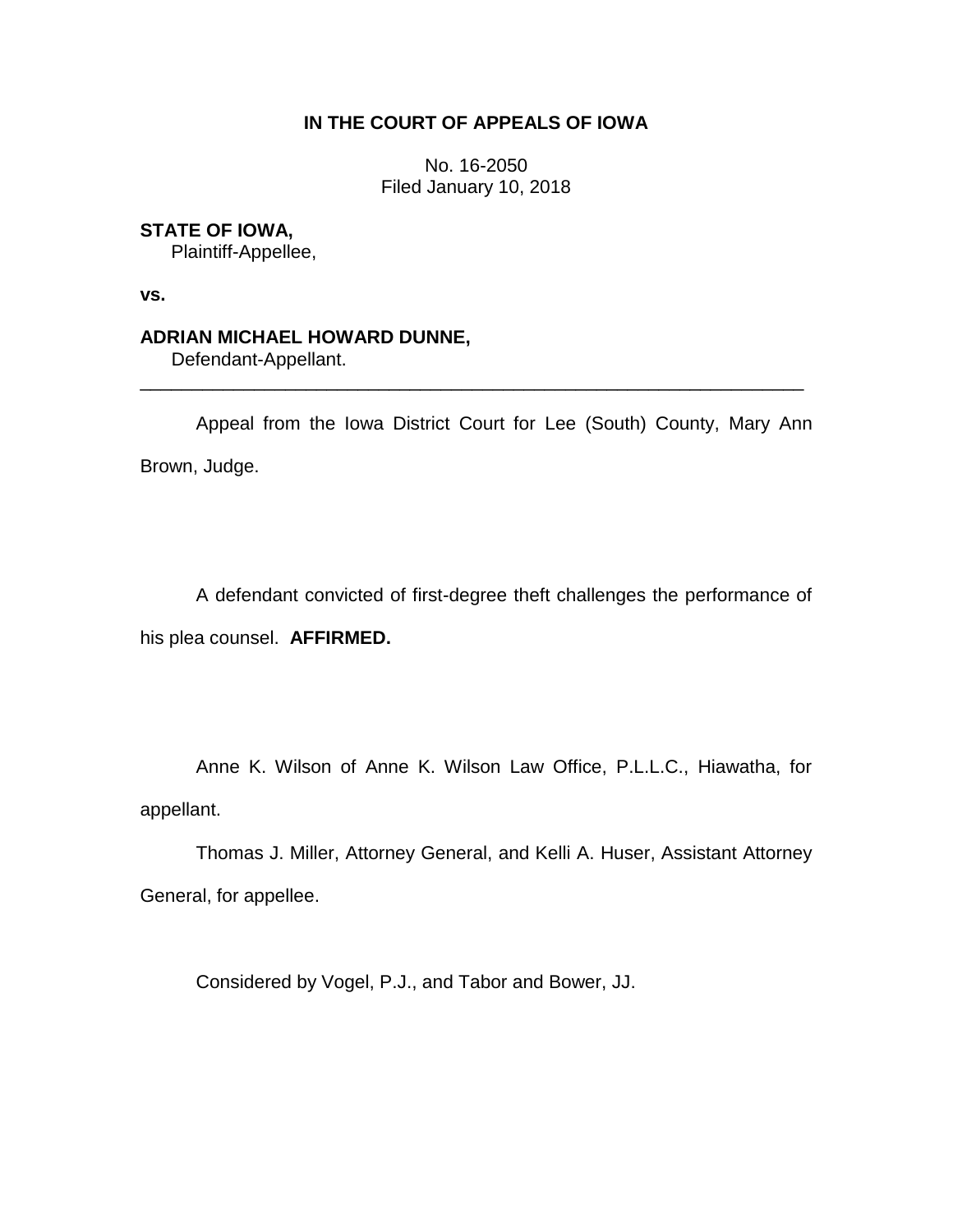## **TABOR, Judge.**

 $\overline{a}$ 

Adrian Dunne received a deferred judgment after pleading guilty to theft in the first degree. Then he violated the terms of his probation, resulting in the imposition of judgment and sentence. On appeal, he argues his attorney provided ineffective assistance by failing to file a motion in arrest of judgment to challenge both the factual basis for the guilty plea and the court's failure to inform him of the consequences should he fail to comply with the terms of the deferred judgment.<sup>1</sup> Finding no breach of duty, we affirm.

## **I. Facts and Prior Proceedings**

In October 2015, Dunne entered an in-law's garage and stole a Polaris Razor all-terrain vehicle (ATV). He intended to sell the ATV for roughly \$700, though it was worth more than \$10,000. As a result, Dunne was charged with firstdegree theft, in violation of Iowa Code sections 714.1(1) and 714.2(1) (2015), and third-degree burglary, in violation of Iowa Code section 713.6A.

Dunne eventually reached a bargain with the State in which he agreed to enter a guilty plea to first-degree theft in return for the State dismissing the burglary count and recommending a deferred judgment. At the plea hearing, the district court reviewed the elements of first-degree theft and verified the factual basis for each element.

<sup>1</sup> Dunne also claims his guilty plea was not knowing, voluntary, and intelligent because the district court failed to inform him of the consequences of pleading guilty and receiving a deferred judgment. Because Dunne did not file a motion in arrest of judgment, this issue is not preserved for our review. *See* Iowa R. Crim. P. 2.24(3)(a). In addition, Dunne asserts in his reply brief that the district court should have suspended the proceedings to evaluate Dunne's competency after learning of his drug use and mental-health issues. We cannot consider an issue raised for the first time in a reply brief. *See Polk Cty. v. Davis*, 525 N.W.2d 434, 435 (Iowa Ct. App. 1994).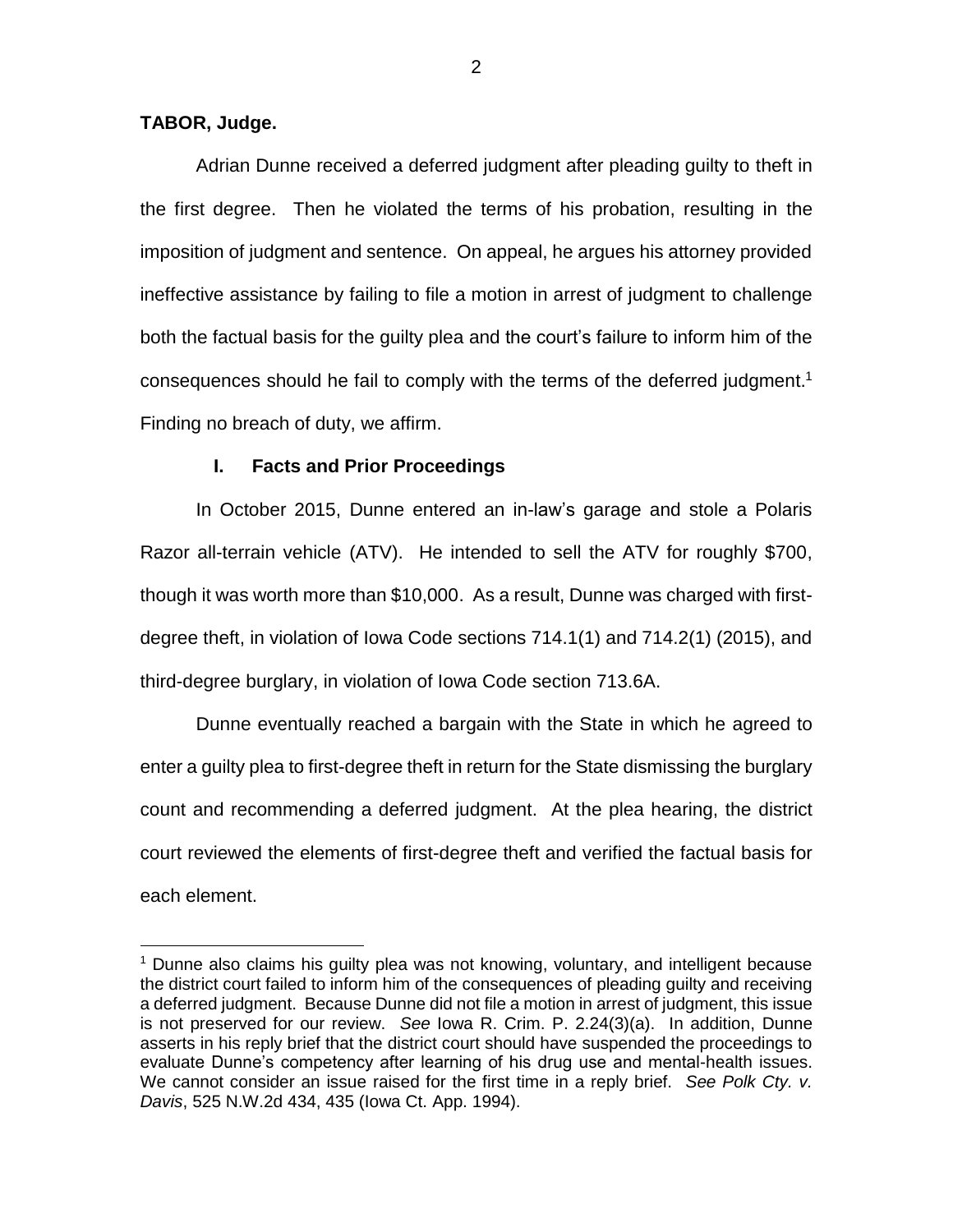The court also explained once Dunne pleaded guilty he could be sentenced to the maximum penalty allowed, and Dunne said he understood. The court went on to explain that maximum penalties included ten years in prison and up to a \$10,000 fine, and Dunne said he understood. After reviewing this information, the court confirmed Dunne still wanted to plead guilty. The court accepted his guilty plea and informed Dunne any challenge to the plea must be advanced through a motion in arrest of judgment.

At the February 29, 2016 sentencing, the court granted Dunne a deferred judgment. The court also imposed a five-year probationary term and ordered Dunne to pay a civil penalty and restitution and to reside in a residential facility for one year or until Dunne achieved maximum benefits. In May 2016, a probation officer filed a report of violation, alleging Dunne failed to return to the residential facility after attending an Alcoholic Anonymous meeting. As a result, the court entered judgment in November 2016 and sentenced Dunne to an indeterminate term of ten years in prison and a \$1000 fine. Dunne now appeals.

#### **II. Scope and Standard of Review**

Generally, a defendant must challenge a defect in the guilty-plea proceeding through a motion in arrest of judgment. *See* Iowa R. Crim. P. 2.24(3)(a). When counsel fails to file such a motion, a defendant may attack the plea on appeal through a claim of ineffective assistance. *State v. Perkins*, 875 N.W.2d 190, 192 (Iowa Ct. App. 2015). Because ineffective-assistance-of-counsel claims are rooted in the Sixth Amendment, we review them de novo. *State v. Thorndike*, 860 N.W.2d 316, 319 (Iowa 2015). We will resolve ineffectiveassistance claims on direct appeal only when the record is sufficient to do so; if the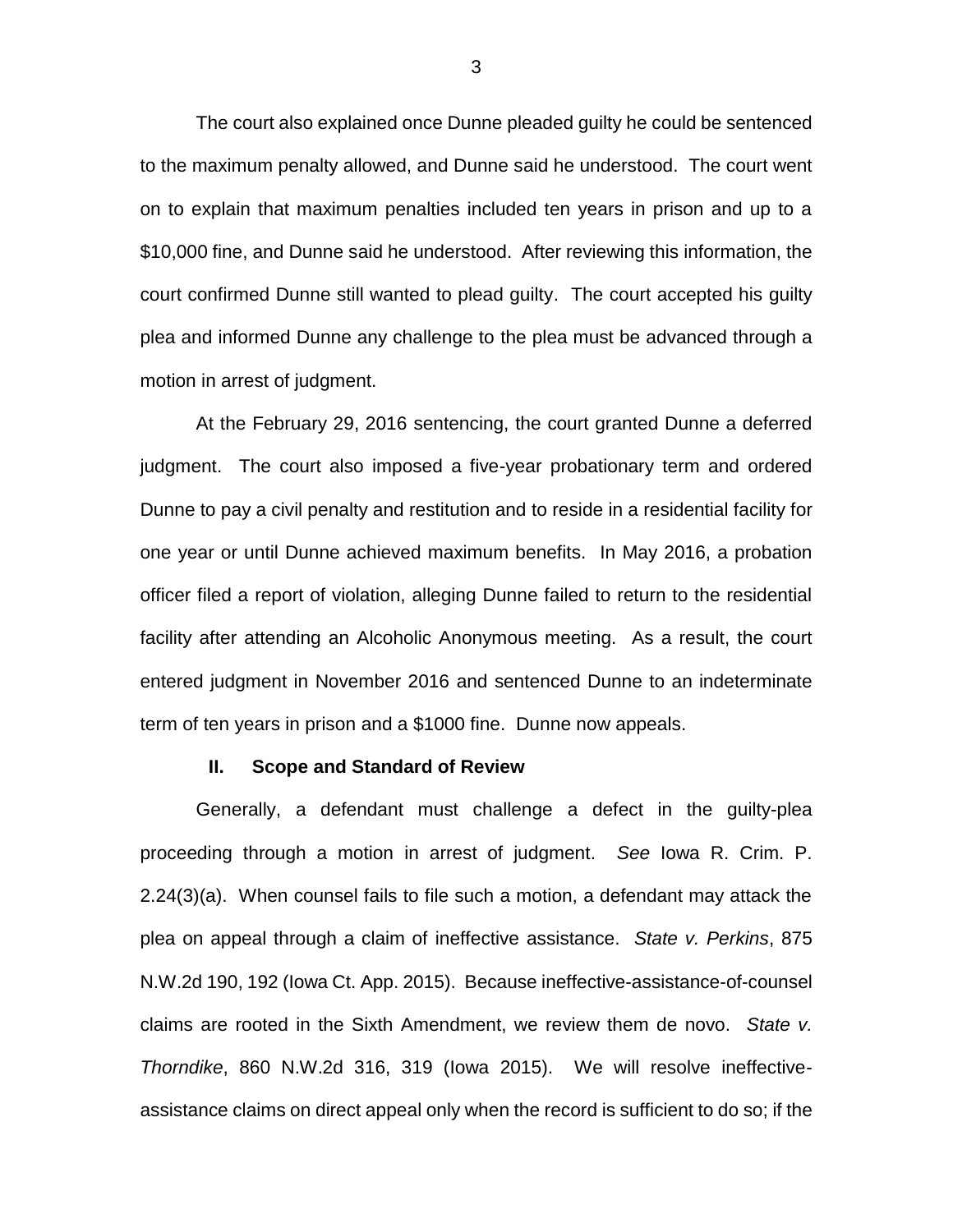record is lacking, we will preserve the claim for postconviction proceedings. *See id.* To prevail, Dunne must show by a preponderance of the evidence that (1) counsel failed to perform an essential duty and (2) prejudice resulted. *See id.* If Dunne is unable to prove either element, then he cannot prevail. *See id.*

## **III. Analysis of Dunne's Ineffective-Assistance Claims**

#### **A. Factual Basis for Guilty Plea**

We first address Dunne's claim that counsel breached a duty by not filing a motion in arrest of judgment to challenge the factual basis supporting his plea for first-degree theft. Iowa Rule of Criminal Procedure 2.8(2)(b) requires a court to establish a factual basis for an offense before accepting a guilty plea. To satisfy this requirement, the court must identify facts consistent with the elements of the crime and may consider the defendant's statements. *See Perkins*, 875 N.W.2d at 193. A person commits theft when he "[t]akes possession or control of the property of another, or property in the possession of another, with the intent to deprive the other thereof." Iowa Code § 714.1(1). A person commits theft in the first degree if the property is worth more than \$10,000. *Id.* § 714.2(1).

At the plea hearing, Dunne admitted taking an ATV from an in-law's garage without the owner's permission. Dunne also admitted he did not intend to return the ATV, which was worth more than \$10,000. In addition to Dunne's admissions during the plea hearing, minutes of evidence show Dunne's uncle intended to testify that Dunne took him for a ride on the stolen ATV, Dunne wore a sweatshirt with distinctive markings, which was later recovered from the ATV, and Dunne said he had plans to sell the ATV. Because this record was adequate to show a factual basis for first-degree theft, counsel was not ineffective for failing to file a motion in